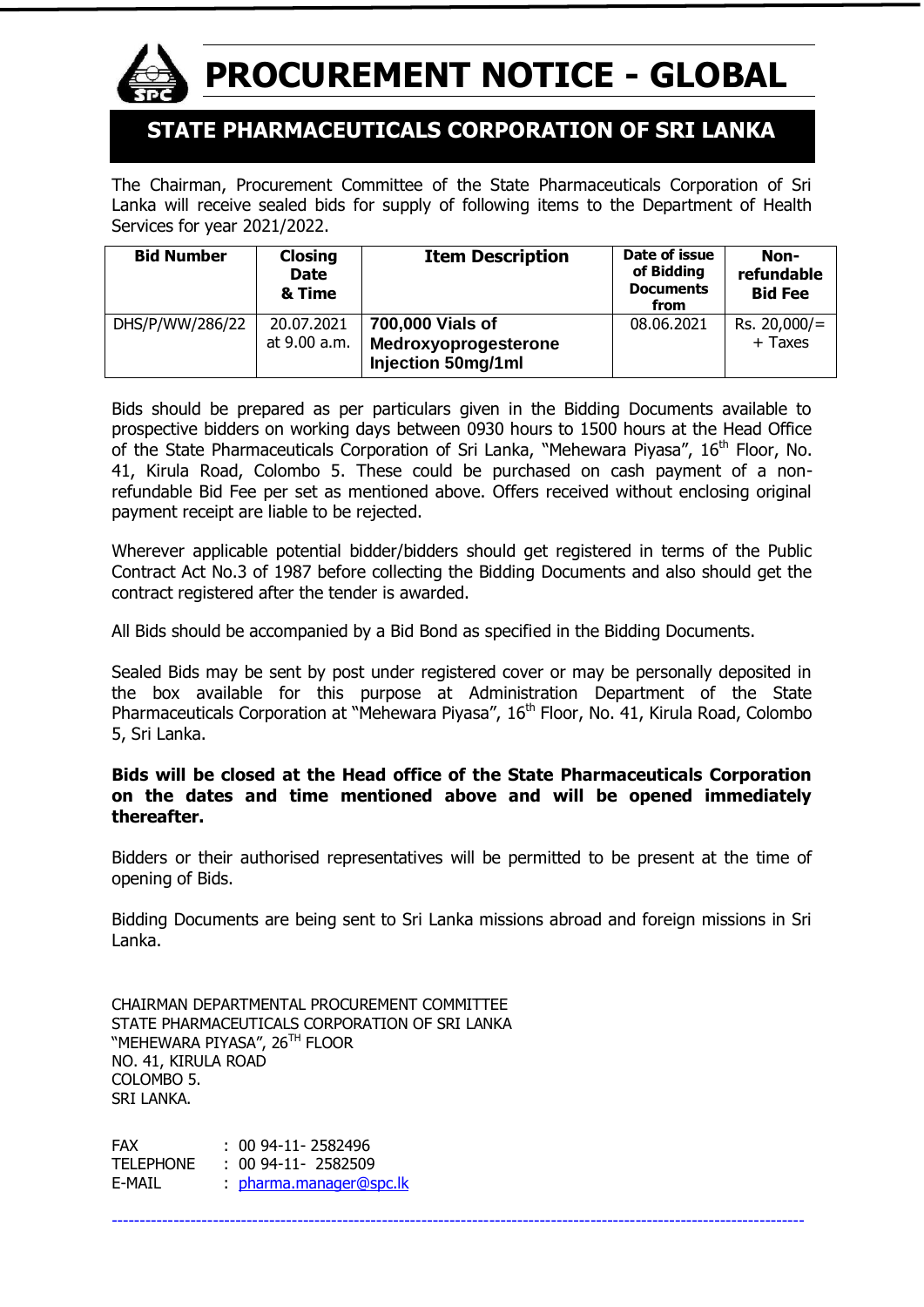GENERAL MANAGER STATE PHARMACEUTICALS CORPORATION OF SRI LANKA FOR CHAIRMAN DEPARTMENTAL PROCUREMENT COMMITTEE ``MEHEWARA PIYASA", 26<sup>th</sup> FLOOR NO. 41, KIRULA ROAD COLOMBO 5.

#### **ANNEX-1**

#### **TENDER NO. : DHS/P/WW/286/22 DATE OF ISSUE TH JUNE 2021 CLOSING DATE & TIME : 20TH JULY 2021 AT 09.00 HOURS SRI LANKA TIME**

#### **ORDER LIST NO. : 2022/SPC/N/R/P/00067**

| <u>SR No.</u> | <b>Item Description/ Specification</b>                                                                                                                                                                          | <b>Quantity</b> | <b>Delivery</b>                     |
|---------------|-----------------------------------------------------------------------------------------------------------------------------------------------------------------------------------------------------------------|-----------------|-------------------------------------|
| 00702601      | Medroxyprogesterone Injection 150mg/1ml                                                                                                                                                                         | 700,000         | 350,000 Vials -                     |
|               |                                                                                                                                                                                                                 | Vials           | January 2022                        |
|               | Medroxyprogesterone Acetate Injectable<br>suspension 150 mg USP/BP<br>Each 1ml vial to contain 150mg of<br>Medroxyprogesterone Acetate USP/BP for deep<br>intramuscular injection.                              |                 | 350,000 Vials -<br><b>June 2022</b> |
|               | Note:<br>1. This injection should be stabale for minimum of<br>5 years from the date of manufacture when<br>stored under normal room temperature<br>(28'C-32'C) and Humidity between 75% -100% in<br>Sri Lanka. |                 |                                     |
|               | 2. Each vial should be labelled accordingly                                                                                                                                                                     |                 |                                     |
|               | Packing: 10 Vials in a Box                                                                                                                                                                                      |                 |                                     |
|               | Please see attachment Annex 4)                                                                                                                                                                                  |                 |                                     |

**Representative Tender samples to be submitted for the evaluation.**

**The amount of Bid Bond: LKR 1,512,140.00 or USD 7,580.00.**

**Bid Bond should be submitted with valid up to 15.02.2022 together with the bid**

**Bid should be valid till 16.01.2022.**

**Non refundable Bid Fee Rs. 20,000.00 + Taxes** should be paid in cash to SPC for each set of Tender Documents.

**Bid Evaluation Summary sheets should be submitted with the Bid (Please refer SPC website for more details)**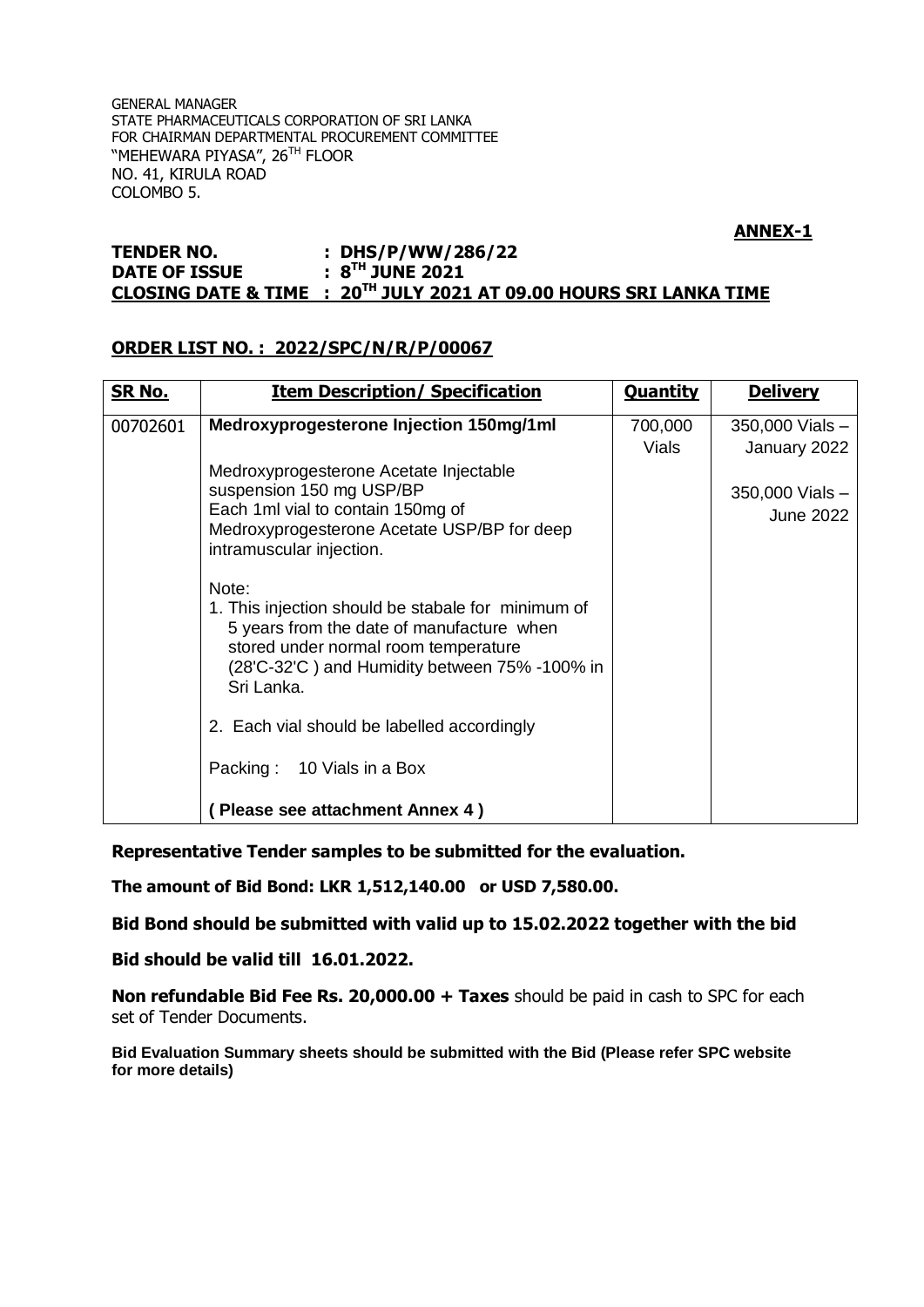## **CONDITIONS OF SUPPLY**

# **(a) Part A**

- 1. The consignments supplied in respect of an order concerned, shall exactly match with the reference sample submitted and the product information (item descriptions, shelf life/warranty where applicable, manufacturer's name, country of manufacture, country of origin, etc.) provided in the bid document by the supplier, which has been accepted by the procurement committee, and included in the Indent / Purchase Order (PO), issued by SPC.
- 2. All items shall be supplied, sourcing from the manufacturer and country of manufacturer, stated in the Purchase Order (PO)/Indent of SPC and wherever applicable shall have a valid product registration or waiver of registration from NMRA.
- 3. Maintaining the validity of the product registration during the period of supply (delivery schedule), obtaining waiver of registration &/ import license / manufacture licensing at NMRA, is a pre-requisite for the supply of surgical, pharmaceutical and relevant laboratory items. Hence all suppliers shall produce relevant valid registration certificates/licenses, when requested by MSD/SPC.

When the validity of the product/manufacturing licenses and registrations of NMRA (eg; manufacturing license, product registration and GMP certificates), of local manufacturers / local suppliers, lapses during the year or during the period of supply (delivery schedule), it shall be extended / renewed by the supplier. A certified copies of afore mentioned valid certificates shall be submitted to MSD by the supplier when deliveries are made.

- 4. The number of batches per consignment shall be minimal. Batch quantity shall be an equal multiple of the quantity of the consignment and the proportionate size of the batch quantity shall be not less than 15% of the quantity in the consignment.
- 5. If MSD decides to accept a part or full consignment, with deviations from certain tender conditions (eg: with regard to labeling/packaging etc.) due to an urgency, that shall be done subject to, either rectifying the defect within 05 working days by the supplier, or recovering the

 total cost [a] of rectifying the defect by MSD (via a duly contracted third party providing such

services), from the supplier with a 25% surcharge on the labeling cost. (total charge  $=$ [a]+[a]x0.25) or 2% of the invoiced value, whichever is the highest.

All possible tender deviations such as Packing, labeling, delivery schedule, storage status, payment mode & conditions, etc., shall be communicated and agreed upon before accepting the tender award by the supplier. Noncompliance of same shall be considered as tender violations, to apply penalty (as clause No. 36).

6. The specifications of the product offered in the bid, by the supplier shall match with the tender specifications for the item and any form of alternate offers for the same will not be entertained, when there are product/s offered in compliance with the tender specification.

## **Shelf life & Warrantees.**

- 7. Freshly manufactured stocks of the product shall be supplied; thereby the residual Shelf Life (shelf life remaining at the time of delivery of goods at the MSD stores/ Sri Lanka) of the product, shall be 85% of the product shelf life specified in the Indent/PO or as certified in the product registration certificate or indicated in any other way by NMRA.
	- (a) When the shelf life is not specified in the indent/PO/item spec; the requested shelf life shall be considered as, 36 months for consumable surgical items (shelf life is not applicable for surgical non-consumables) and 24 months for pharma. / laboratory items.

The difference of the residual and requested product shelf life shall not exceed  $1/6<sup>th</sup>$ (one sixth) of the original product shelf life.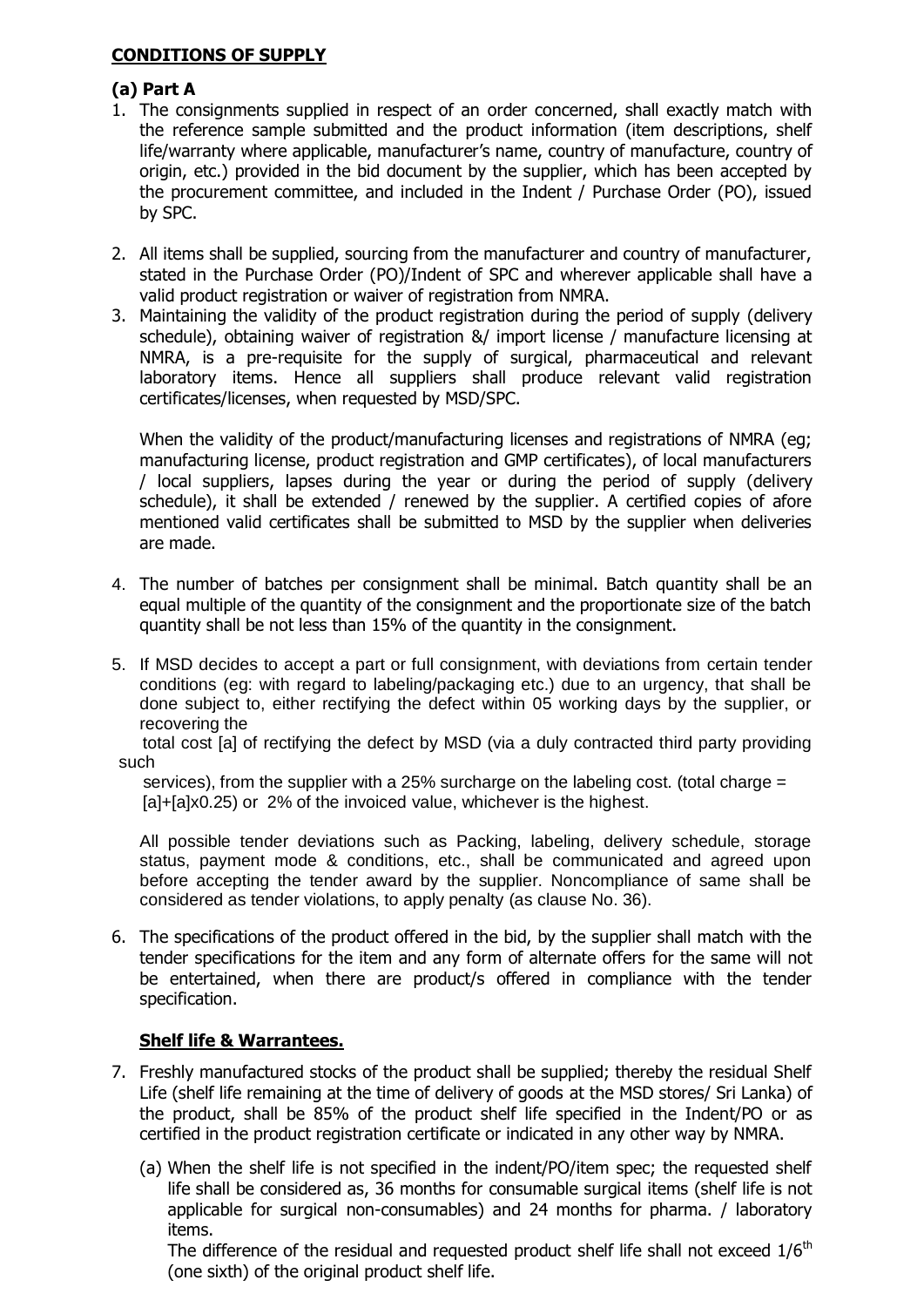(b) In the violation of the above tender condition, SPC/MSD reserves the right to accept a reduced quantity, that is usable (as per the consumption rate) up to three months before the expiry of same and will subject to application of a penalty (as clause No. 36 ).

# **Standards & Quality**

- 8. Standards; In respect of all Pharmaceutical products supplied, shall comply Pharmacopoeial Standards that are indicated in the item specifications, other Pharmacopoeial Standards accepted in the product registration by the National Medicines Regulatory Authority.
- 9. As per the product registration dossier approved by NMRA, the product information leaflet (PIL) for the Pharmaceutical items and the user manual/ instruction pamphlet for surgical items, with information to users regarding the; storage conditions, maintenance, and other product compatibilities, shall be provided with the product, for acceptance of goods by MSD.

Any product deficient of or incompatible with, its sub components/ accessories, not at the specified quality standards or all its components not unitized appropriately in packaging (as a set), shall be rejected.

- 10. Withdrawal from use of items due to quality failure found as manufacturer/s fault:
	- (a). In case of batch withdrawal, value of entire batch quantity supplied shall be recovered from the supplier.
	- (b).In case of product withdrawal, value of entire product quantity supplied shall be recovered from the supplier.
	- (c). In the event of either a) or b) above, supplier shall be surcharged the total cost involved for MSD, of the quality failed supplies with 25% administrative surcharge of the same.
- 11. The storage conditions and the packing requirements of the product shall conform to the information given by the manufacturer and accepted by NMRA for the product registration or shall conform to the information submitted for waiver of registration granted by NMRA in exceptional circumstances.(refer clause No.23)

If the offered product, deviate from NMRA registered product features, supplier must provide with the bid, a declaration to certify the NMRA accepted product details such as; storage conditions, pack details/contents/sizes and standard batch quantity/size of the product.

12. Immediately after delivery at MSD, the consignments shall be subjected to testing appropriately drawn, one random batch sample (Post-delivery sample) of the consignment at a government/semi-government/accredited laboratory. (to be selectively applied for Surgical & Lab items, depending on availability of testing methodology & facilities).

If the sample is found to be substandard, random batch samples will be tested from all the batches/lots in the consignment, and entire expenses on such tests, like value of samples, transport, sampling & testing charges, etc, will be recovered from the supplier.

13. Consignments supplied to MSD violating the storage conditions indicated on product labels and/or product information leaflet (as accepted for product registration at NMRA), shall be considered as quality affected consignments and quality assurance of such consignments shall be carried out by post-delivery testing at government / semi government laboratory in Sri Lanka or at an accredited laboratory (foreign/local). All the expenses on such an event, including storage cost shall be borne by the supplier. If found to be quality affected the consignment will be treated as quality failed (as clause No.10).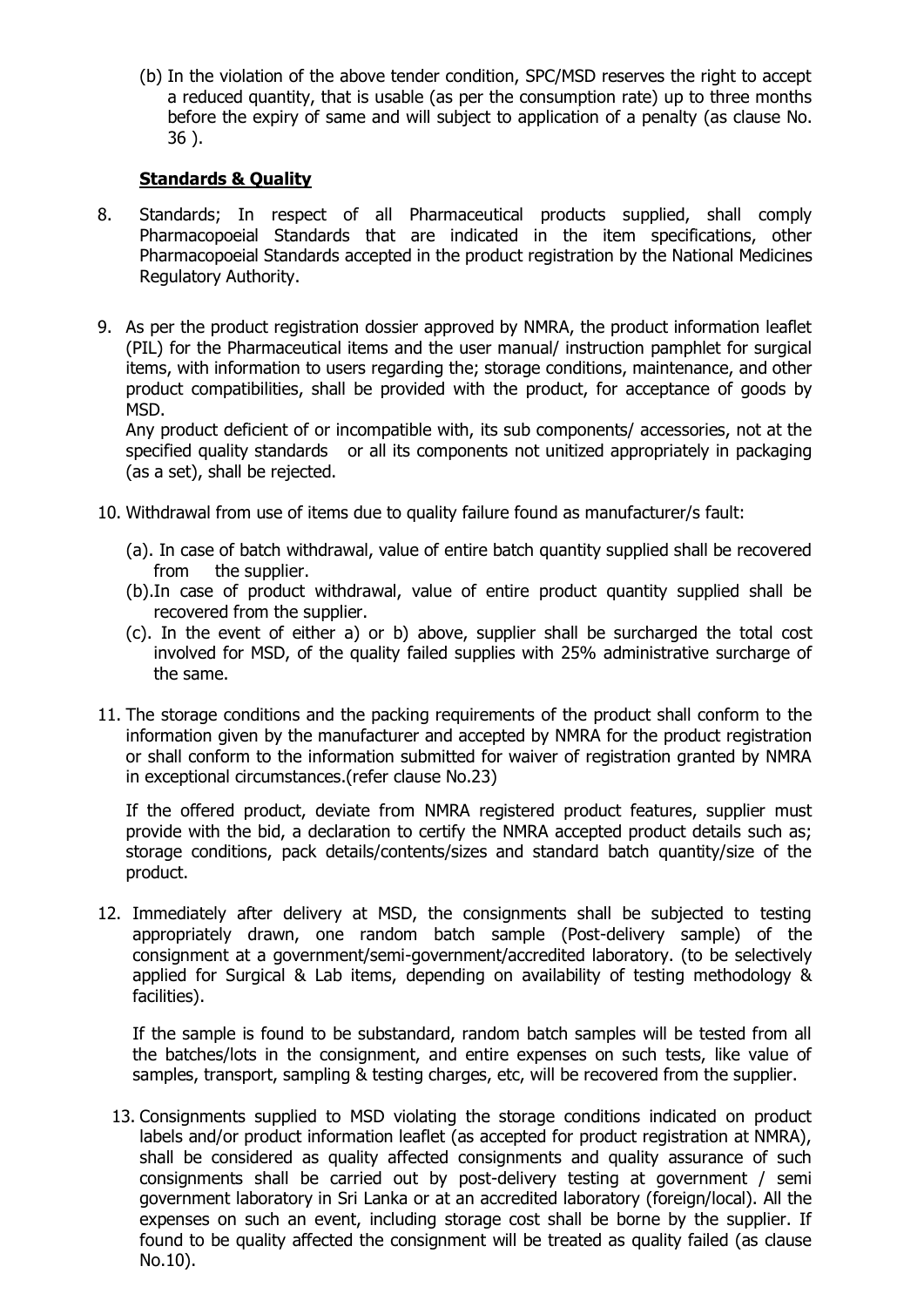## **Pack size, Labeling & Packaging**

- 14. Offers for pack sizes at a lower level(smaller quantity per pack) than the pack size specified in the item description/specification and MSD order List, are also acceptable, but higher level (larger quantity per pack) pack sizes will not be entertained unless otherwise offered with the original bid and accepted by the procurement committee, with the concurrence of MSD.
- 15. In respect of bulk packs (not applicable for blister/strip packs), "DHS" mark shall be ;
	- (a). embossed or printed in case of tablets

(b). printed in case of capsules

Above condition can be waved off, if the quantity in the purchase order is less than 100,000 tablets/capsules, (any exemptions to this condition, is notified in the relevant MSD order list)

16. Each; innermost pack, vial/ampoule, pre-filled syringe or bottle, shall bear the item Description, SR No, Batch No/Lot no., Reference/Catalogue no.(not for pharmaceuticals), Date of Manufacture, Date of Expiry and "STATE LOGO" of Government of Sri Lanka.

It is essential to include and exactly match the dates of Expiry (& date of Manufacture (in any form as 'Year & Month' or 'No Exp.'), in the innermost pack and supplier's invoice.

(Applicability of the innermost pack mentioned in this clause shall be adapted as per the pack specified in the specification.)

- 17. Description of the Item, SR No, Date of Manufacture, Date of Expiry, Batch No, Name and address of manufacturer and "STATE LOGO" of Sri Lanka Government shall be clearly marked on the outer covering of the individual/innermost pack containing the minimum unit of measure, including blister & strip cards and on the outer cover of the carton/box. Any deviations of the Date of Manufacture (DOM)/ Date of Expiry (DOE)declared in the offer shall be approved by MSD and DOM & DOE shall consist of at least the year & month.
- 18. All outer most cartons (shipping packages) shall bear the MSD Purchase Order No, SPC Indent No., SR No, Batch No, and Date of Expiry in size 1.5cm letters / figures in prominently visible manner. This may be printed, stenciled or label properly affixed.
- 19. Batch Number of the product shall be separately Barcoded (in Code 128 or 2D formats) and Barcode shall be printed on the labels at all levels of packing as described below, conforming to the industry standards in Barcode printing and pasting. Format shall be according to Code 128 or 2D standards. Maximum barcode size shall be 5.0cm (length) x 2.5cm (width).
- 20. In case of receiving goods under inappropriate packaging conditions (not in good order), was to be sorted out by MSD to select the items in good order by 100% checking/handling of the consignment, all expenses incurred to MSD in such an event (including demurrage charges, cold stores charges, labor charges etc. or any other charges incurred until goods are ready for acceptance), have to be paid to MSD by the local supplier, before attending to checking the consignment 100%, by MSD.

In respect of SPC imported supplies, if the local agent does not follow suit as above, such extra expenses incurred to MSD shall be recovered from the supplier by SPC and refund to MSD.

#### **Storage Conditions & Temperature**

21. If the storage temperature & conditions are not specified in the item specification, NMRA accepted product storage conditions, shall conform to Sri Lankan ambient storage conditions in the ranges of 30 °C +/- 2 °C temperature and 75% +/-5% relative humidity. The product storage conditions shall be clearly indicated at all levels of labels/packages/boxes.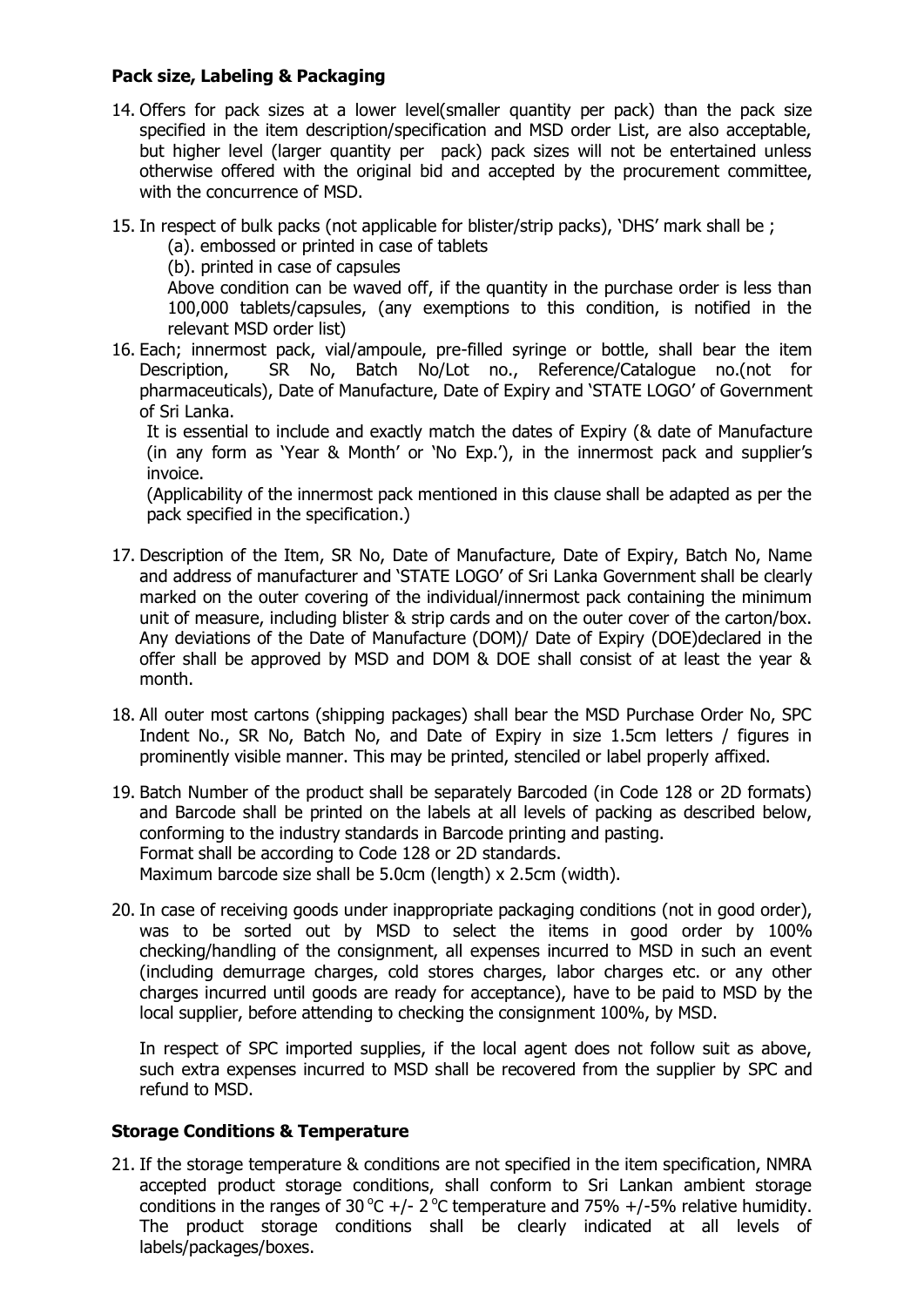- 22. Maintenance of Cold Chain;
	- a. In case of cold storage items, cold chain monitors (temperature recording devices) shall be included for each carton and the cold chain shall be maintained according to the manufacturer"s instructions during storage, transport and delivery.
	- b. Supplier shall use suitable prominently visible identification marks of international standard, with appropriate colours and sizes for easy identification of cold cargo. Supplier shall use standardized USB Devices for temperature data logging inside the packages and shall provide free of charge, data logger readers &/ software (reading apps compatible with Windows-07/latest) to wharf department of SPC in advance, to enable examining the maintenance of cold chain in transit, and before taking over the consignment by MSD.
	- c. If the cold chain break is observed at the time of taking over the consignments by MSD, such consignments shall be rejected, indicating the reason on the relevant WDN or copy of the delivery documents. In such an event, the SPC shall arrange necessary cold storage for the consignment until 'observed cold chain break' is investigated leading to acceptance / total rejection of consignment and the expenses born by MSD / SPC in arranging the cold storage shall be recovered from the supplier.
	- d. The vehicles transporting cold cargo to MSD shall be equipped with temperature monitoring devices and the vehicle shall have NMRA approval for transport of pharmaceuticals.
	- e. The suppliers shall dispatch consignments of the items, which require cold chain maintenance, to arrive in Sri Lanka during Monday to Thursday to avoid additional demurrage & storage charges during weekends, during which MSD stores is closed. In case of non-compliance of this condition, any additional expenses incurred to MSD and SPC, to Custom clear/store/receive such consignments shall be recovered from the supplier.
- 23. In respect of the products requiring controlled temperature storage (Eg.  $<$  25 °C, 2-25 °C, 15-20 °C /30 °C, 2-8 °C etc.), supplier shall provide MSD with latest product stability study reports with the invoice of the consignment. (report shall include studies; at 30  $^{\circ}$ C +/- 2 °C & 75% +/- 5% RH for AC stored items and at 25 °C +/- 2 °C & 60% +/- 5% RH for Cold stored items. It shall be a true copy of the latest report submitted to NMRA or a report issued within last 05 years). (refer clause No.11)

## **Delivery Requirements**

24. All items shall be supplied as per the latest/final delivery schedule, communicated to the supplier, as an amended Indent/PO delivery schedule (if not amended, original schedule in the Indent/PO will apply) mutually agreed between MSD& SPC, at the time of establishing the payment terms (L/C, DP, TT, etc). Any deviation from this agreed delivery schedule shall be treated as a defaulted delivery.

Contravening the above directions, if the delivery schedule is violated by the supplier for no fault of MSD/SPC/MOH and in the event MSD decides to accept any such consignment in full or part thereof, that is delivered after the due delivery date, Condition No. 26 on delayed deliveries, shall be applied.

- 25. All consignments shall be delivered at Medical Supplies Division or an alternate receiving point as directed. However sending consignments to reach Sri Lanka from 15<sup>th</sup> December to 10th January shall be avoided, unless otherwise prior approval has been granted by MSD for such deliveries.
- 26. Defaulted consignments with respect to delivery schedule shall only be considered for acceptance, subject to a penalty imposed for the delay due to suppliers fault, allowing a grace period up to two weeks. Consignments delivered after that grace period shall be considered for acceptance subject to a penalty to the supplier as described below ;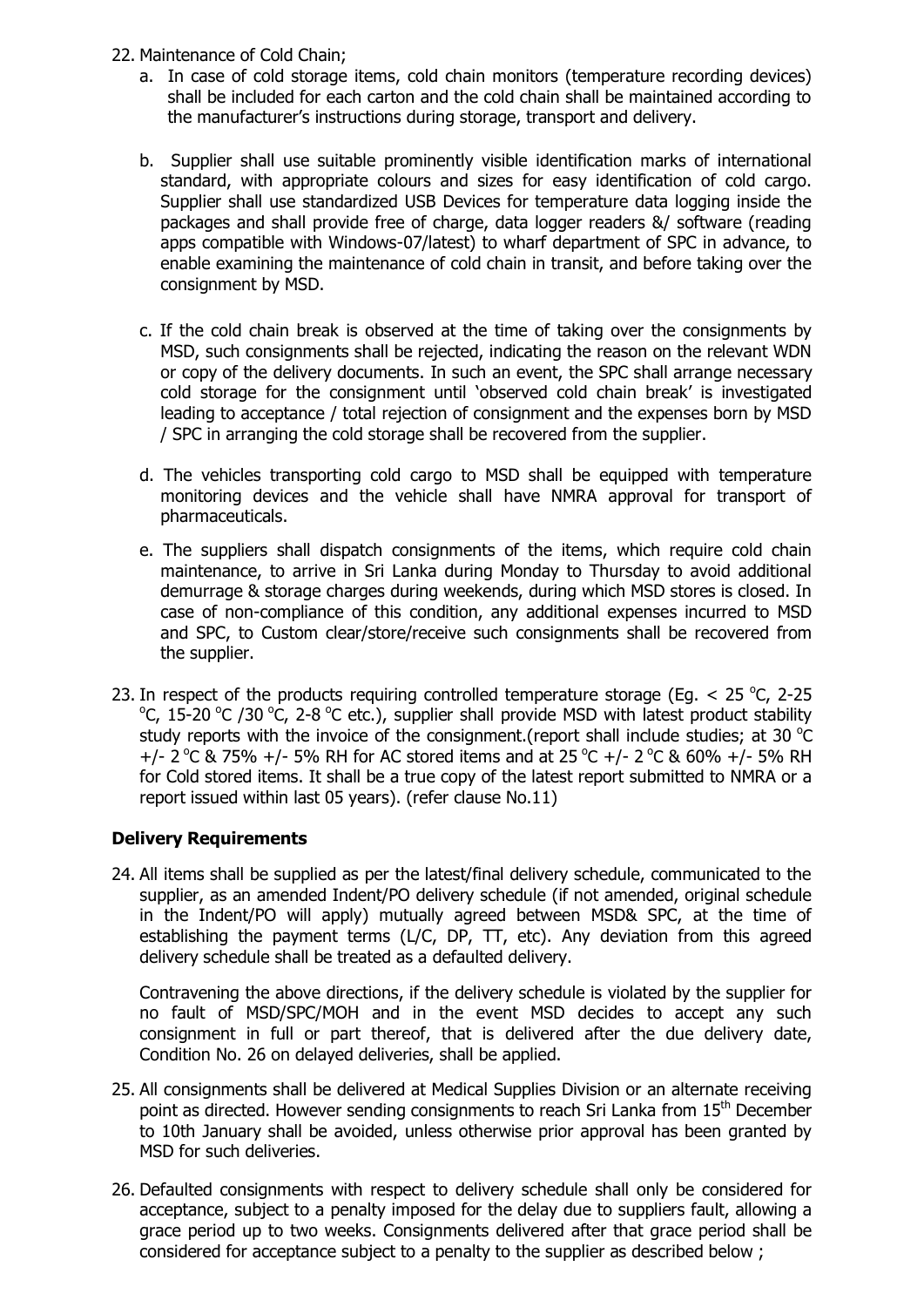- (a). A penalty of 0.5% per day of the consignment value, calculated commencing from the 15th day up to 60th day delay from the due delivery date, as per the indent/PO or its? latest amended delivery schedules.
- (b). When the delay exceeds 60 days purchase order will be considered as automatically cancelled, on defaulted performance. In such a situation, MSD reserve the right to recover liquidated damages or to revoke the cancellation (eg. if payments have been released prior to such a cancellation), and accept the consignment subject to a 25% admin surcharge.
- 27. (i). If any local purchases were to be made by MSD/SPC to ensure continuity of supply (due to noncompliance of Indent/PO/its" amended; delivery schedule); in the ensuing period inclusive of the grace period for delivery from due delivery date, extra expenditure incurred on such local purchases, over the landed cost of relevant SPC main order, shall be recovered from the supplier.

(ii). If a delivery defaulted (violating delivery schedule in the indent/PO) SPC supplier/his local agent, who participate in an urgent local purchase tender of SPC or MSD for the same item, quoting the same product or any similar product, is bound to supply the local purchase order at the landed cost of the defaulted SPC main order. In violations of the same, the cost difference will be set off from the payments to the supplier of the corresponding SPC main order.

28. In respect of local manufacturers/ local suppliers, all deliveries shall be made only on week days excluding public holidays, also allowing adequate time to enable the completion of the receiving process at MSD stores before 3.30 p.m. In the event of failure to meet this deadline due to supplier/s fault (eg. In delivery; time, product, document, etc.) goods shall be accepted on the following working day, such date shall be counted for working out penalties as per No. 26 (regarding defaulted consignment) of the conditions of supply.

As an alternative, supplier can request MSD to take over the consignment on the same day, subject to settling all adl. expenses (i.e. staff OT, forklift charge, etc.) of MSD, by the supplier.

- 29. The extension of L/C's overstepping delivery schedules in the Indent/PO/its' amendments, shall not in any way affect the recovery of late delivery charges, as per Condition No. 26 (regarding defaulted consignments) and any other direct or indirect additional costs/liquidated damages, relating/consequent to extension of L/C.
- 30. When adequate storage space is not available at MSD, to accept a delivery defaulted consignment (deviating from the delivery schedule in the Indent/PO/its" amendments) under the condition No. 26, any additional expenses caused to MSD or SPC in arranging temporary external storage and other expenses (eg. demurrage, detention, container storage, re-handling cum transport, etc.) shall be borne by the supplier.

## **Documents & Information**

- 31. MSD Order No, Item Description, SR No, Batch No., Date of Manufacture, Date of Expiry and product Storage Condition, shall be indicated in all Supply Invoices and detailed Packing Lists.
- 32. One of the tender samples of the selected bid shall be forwarded to MSD, for using as a reference sample (can make it; a part of the last consignment or a returnable to supplier) for checking the conformity of the consignments received under the indent/PO.(applicable for all surgical items and regular category of laboratory items, when specified in respective order lists).

The artwork of the; specimen labels, minimum pack and outer most box/shipper carton, that satisfies the above mentioned labeling conditions, shall also be provided before signing the contract with the performance bond.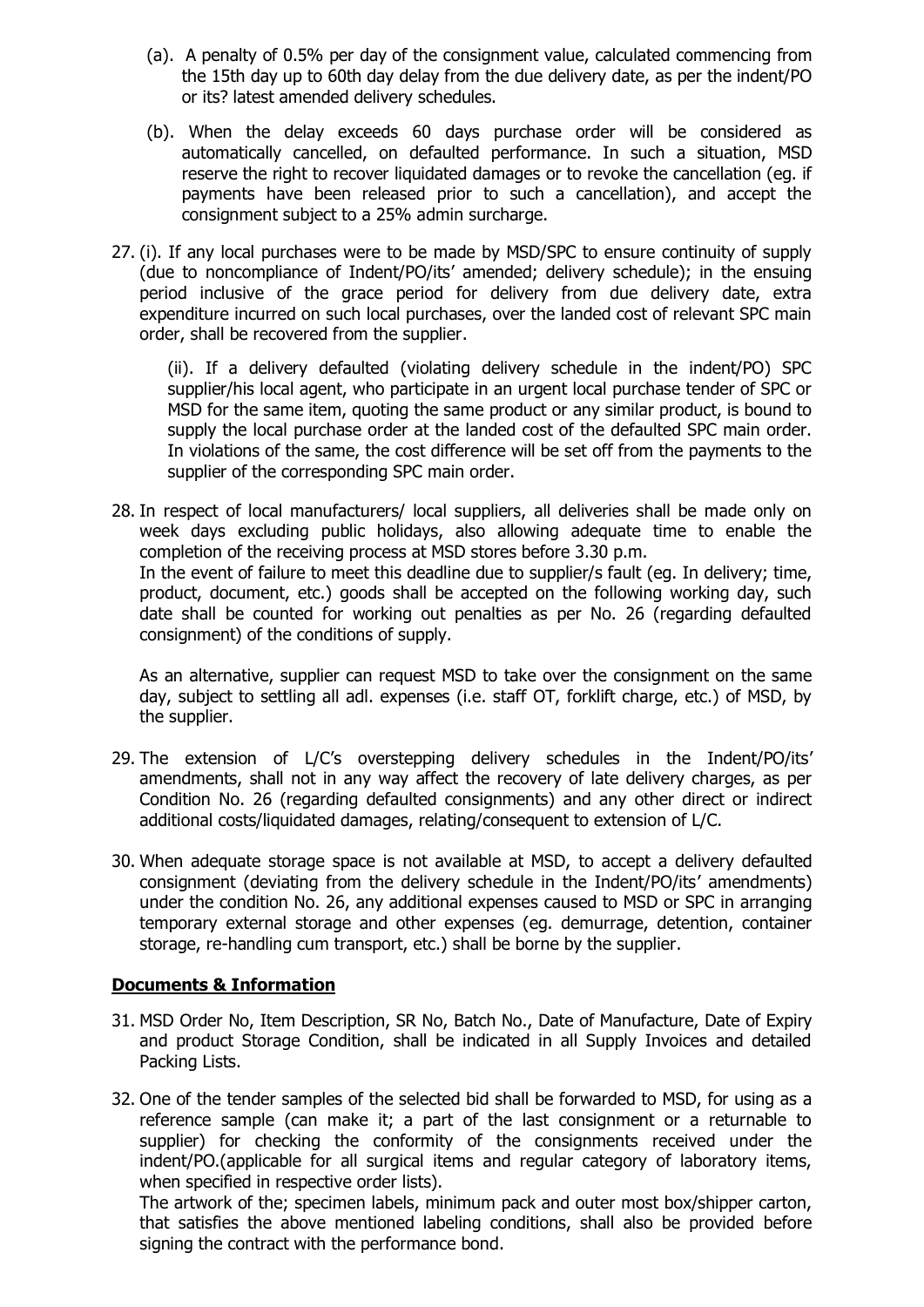- 33. The supplier shall submit all shipping documents to (Including Bills of Lading / Draft Air Way Bills etc.) SPC Imports department and MSD by e-mail(follow instructions in website www.msd.gov.lk ), at least 03 days before the Expected Time of Arrival (ETA) of sea freighted consignments & 02 days before the ETA of Air freighted consignments.
- 34. After releasing the Indent/PO or establishing L/C, the latest logistical position of manufacturing & supply on the Indent/PO, shall be updated biweekly through e-mails to SPC with a copy to MSD by the supplier.( follow instructions in the website www.msd.gov.lk) If it is not complied or the information so provided are found to be incomplete/false, the grace period (for supply delays) mentioned in the clause 26 will not be applicable.

#### **Common conditions**

- 35. In addition to the general conditions of supply given herein, item/order-list specific amendments, exclusions or additions to the same, stated in the covering letter of the order list and any other relevant conditions as per the tender document issued by SPC, are also applicable. The order/item specific; new conditions or amendments to General Order Conditions, will be included in the order list itself and as a remark entry in the MSMIS order records.
- 36. Administrative surcharge of 25%(on the value of goods), will be applied for tender condition violations that cause deficiencies in supply with respect to; quality, standards & specifications, short packing & short supply or delayed delivery as per the cabinet decision. (eg. As in conditions No. 07,05,09,12)

Abbreviations : NMRA ; National Medicines Regulatory Authority/Sri Lanka, SPC ; State Pharmaceuticals Corporation, MSD; Medical Supplies Division/Ministry of Health-Sri Lanka.

#### **(b) Part B –Special Order Conditions (SOC) of supply**

Note : SOCs are used, when it is really necessary to enable, item/order list specific deviations from the GOC clauses that are applicable to all or selected items in the order list concerned and in which case the relevant order list No. & S.R. No.s, shall be indicated separately against each clause of SOC, with the counter signature of Director (MSD) to make it effective.

#### **Special Conditions for Bidding :**

- 1. Offers should be accompanied with the valid registration certificate (Notary Certified) issued by the National Medicines Regulatory Authority in Sri Lanka formerly Cosmetic Devices and Drugs Authority.
- 2. Offered item should bear our SR number.
- 3. If awarded supplier is unable to adhere to the delivery schedule due to no fault of the SPC/Ministry would result in the supplier being surcharge 0.5% of total bid amount per day from the due delivery date.
- 4. **Foreign offers should be on C & F (CPT/CFR) Colombo basis. FOB offers are not acceptable. If offers are received on Import & Supply basis from local suppliers, those offers should be in LKR. All local suppliers/manufacturers should quote in LKR for the total delivery price to MSD stores.**

**Comparison of foreign offer and local offer made on Imports & Supply basis will be compared as follows.**

**Local offers which are for Import & Supply basis will be divided by a hypothetical value for comparison of offers against C & F value based on the HS Code of the item as determined by SPC.**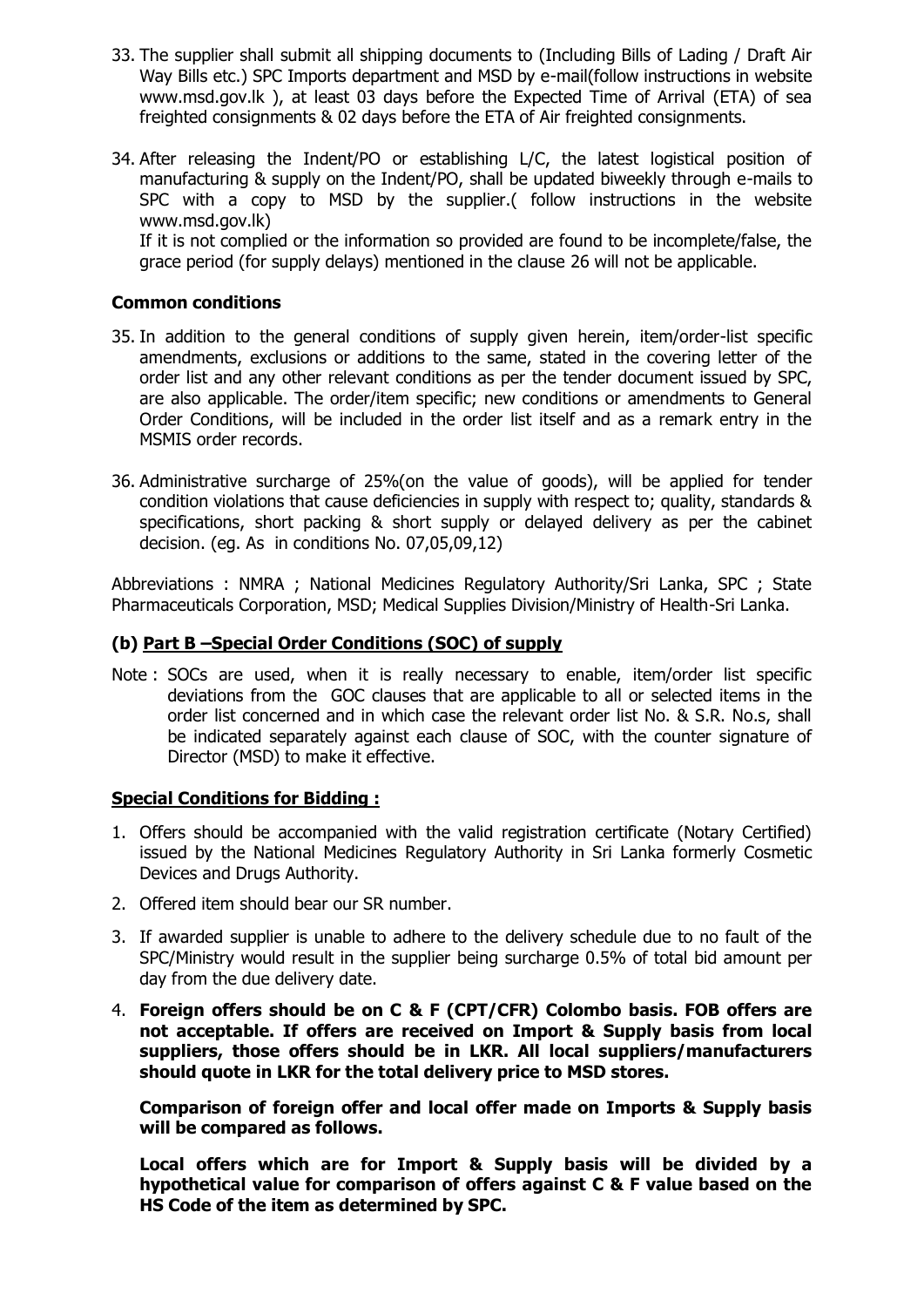- **5. Fax/E-mail offers directly sent to State Pharmaceuticals Corporation are not acceptable. Tenderers are requested to draw their attention to the clause "Submission of Tenders" of the tender document in this regard.**
- 6. If the shipment is being effected on FCL basis both FOB and Freight charges should be quoted separately against each item in addition to quoted C & F price. The volume of the total quantity of each item should be given in cubic meters (m<sup>3</sup>).
- 7. Representative samples in respect of items offered should be submitted to reach SPC on or before the **closing time on the closing date** of tender and acknowledgement receipt to be obtained from Administration Department of SPC. **Sufficient quantity of Samples should be forwarded for evaluation**
- 8. The original payment receipt for purchasing the bidding document has to be annexed to the offer. Offers without same will be rejected.
- 9. Procurement Committee has the authority to decide whether pre-shipment/ pre delivery/post delivery samples to be tested. In such cases the supplier will have to bear the cost of testing samples.
- 10. The bid submitted should be duly signed and endorsed by the Bidder/ Tenderer himself (with the name and designation of the signatory) or by the representative. Representatives submitting offers on behalf of their principals should submit a letter of authorization and power of attorney (if signing on behalf of the principals) and also should submit documentary proof on their registration as per the Act. No. 03 of 1987 with the Department of the Registrar of Companies – Sri Lanka (where applicable).
- 11. The successful supplier should agree to dispatch by fax/courier a full set of copy document to SPC at least 3 days prior to arrival of consignment in Sri Lanka to prevent any delay in clearance. Demurrage /additional charges if any which become payable due to supplier's failure to comply with this requirement will be claimed from the supplier.
- 12. In the event of an award made to you on this tender, SPC reserves the right to cancel/suspend the procuring of said order in any stage, if you would be placed the defaulted supplier's list due to quality failure found in your previous supplies made to SPC or non compliance of contractual agreement.
- 13. This bid is administered by the provisions of the "Public Contract Act No. 3 of 1987" and therefore, in the event bidder is to retain an agent, representative, nominee for and on behalf of Bid or shall register himself and such public contact act in accordance with the section 10 of the Public Contract Act and produce such valid original certificate of registration with the bid.
- 14. The recommended storage mentioned on the product label should be maintained at transit also and storage condition should be clearly showed on Bill of Lading/Airway Bill and invoice.

#### **15.Destination Terminal Handling charges (THC) should be borne by the supplier at the Port of Loading. Hence when the C&F prices are quoted this should be inclusive of THC.**

- 16. All shipments should be made exclusively on vessels belonging to the Ceylon Shipping Corporation or those chartered by CSC. Shipments on other vessels will be permitted in instances where vessel of the Ceylon Shipping Corporation do not call at the Port of shipment or if they are not available for time by shipment of cargo, in which event the supplier should attached a waiver certificate issued by Ceylon Shipping Corporation or their Authorized Agent in the Supplier's Country.
- 17. SPC reserves the right to reject offers which do not comply with above conditions.

#### **Amendments to the Bidding Documents for procurement of pharmaceuticals for the Department of Health Services of Government of Sri Lanka (Blue Book). (DPC)**

**Address to be read as "State Pharmaceuticals Corporation of Sri Lanka, "Mehewara Piyasa", 16th Floor, No. 41, Kirula Road, Colombo 5" mentioned in all specified clauses**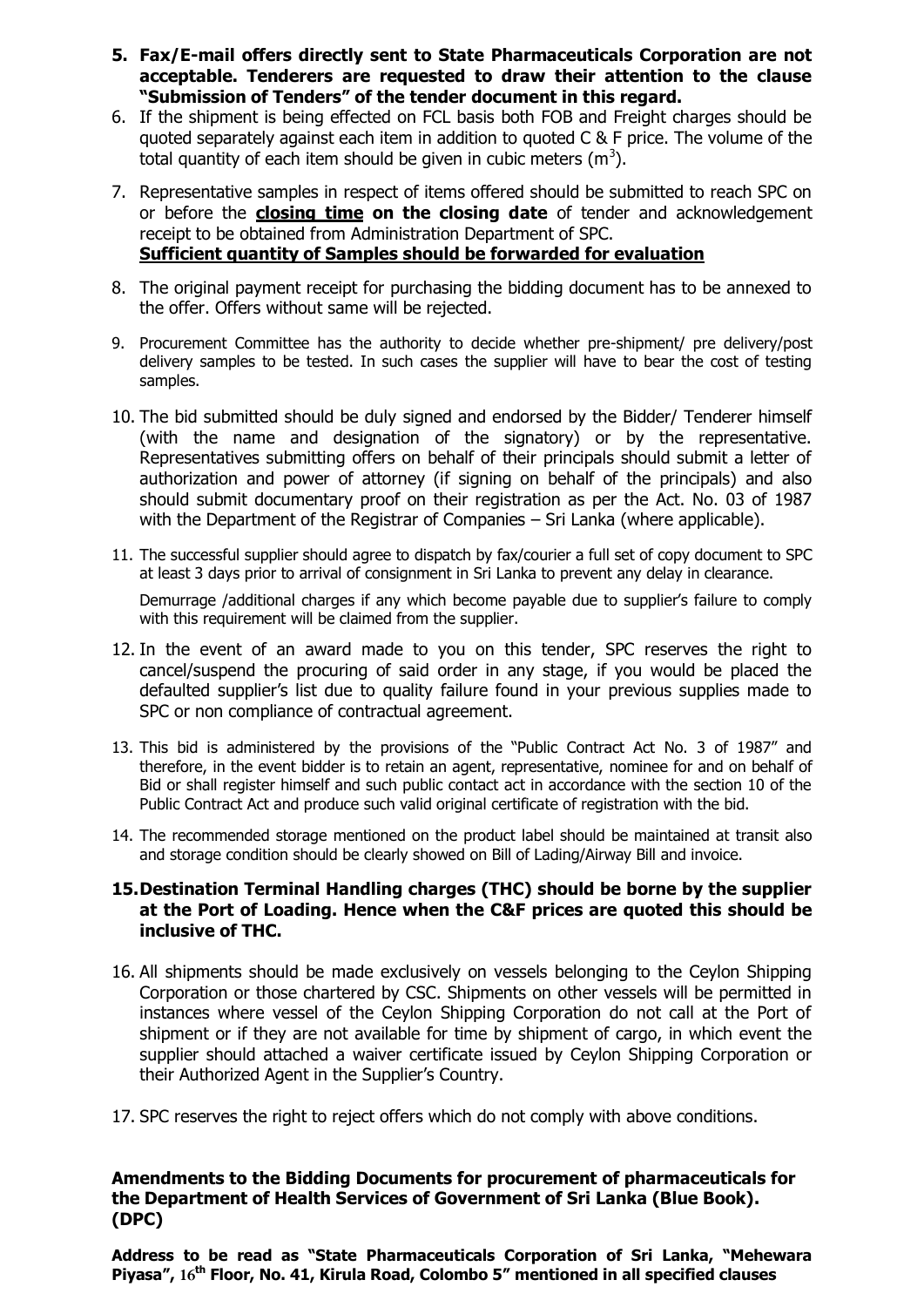#### **Terms and Conditions of Bid/Instructions to Bidders**

Page No. 6 Condition No. 8 (BONDS/GUARANTEES) to be amended to read as follows;

08.1 Bidders should furnish an unconditional Bid Bond as per **Annex III** encashable on first

written demand to the value stated against each item in the **Annex 1** of the Bidding Document.

Bid Bond should be submitted together with the Bid or to reach SPC on or before the closing date and time of Bid. Bids submitted without Bid Bonds, will not be considered.

08.2 The Bid Bond should be valid for at least 30 days beyond the validity of the Bid. The amount of bid bond and the date until which the bid should be valid is indicated in the Annex I.

Page No. 8 Condition No. 12 FREE REPLACEMENT to be amended to read as follows;

# **FREE REPLACEMENT/ REIMBURSEMENT**

Page No. 8 Condition No. 12.2 under the Para b) 2<sup>nd</sup> line delete the words 'replaced or'

Page No. 14 Condition No. 20 (REGISTRATION) 20.1 (b) to be amended to read as follows;

(b) **A Certified copy of the NMRA registration Certificate certified by Attorney-at- Law, Commissioner of Oaths or Justice of Peace should be submitted along with the bid.**

Page No. 16 Condition No. 22 (TESTING OF BATCH SAMPLES) 22.1 to be amended to read as follows;

22.1 In the case of distribution to Hospitals/ State Institutions random batch samples and random post-marketing samples of all goods supplied will be tested at the NMQAL / Quality Assurance & Research Laboratory of the State Pharmaceuticals Corporation and reports on its suitability issued. The findings of the reports /committee decisions will be final and binding. Goods reported as unsuitable and not conforming to the laid down specifications will be rejected and subsequently destroyed. The suppliers should agree to refund its landed cost plus an additional 25% as an Administrative cost. within 30 days from the date of intimation.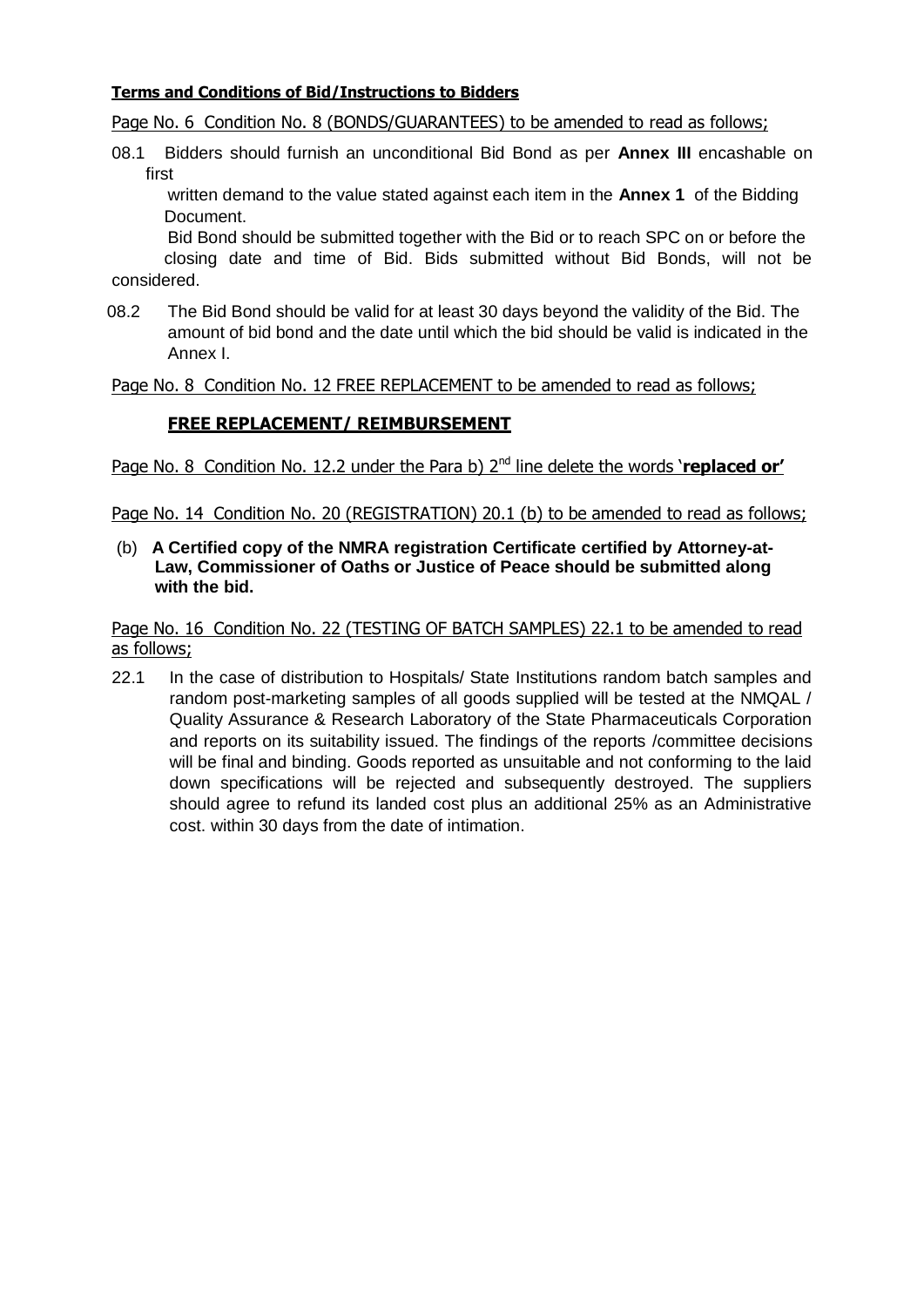|                    |                                                                                                     |  |          |                          | $ANNEX - 1$ |
|--------------------|-----------------------------------------------------------------------------------------------------|--|----------|--------------------------|-------------|
|                    | <b>BID NO./BID REFERENCE</b><br>(TENDER NO.)                                                        |  |          |                          |             |
|                    | <b>DATE OF ISSUE</b>                                                                                |  |          |                          |             |
|                    | <b>CLOSING DATE &amp; TIME</b><br>(SRI LANKAN TIME)                                                 |  |          |                          |             |
|                    | <b>ORDER LIST NO.:</b>                                                                              |  |          |                          |             |
| SR No.             | <b>Item</b><br><b>Description/Specifications</b>                                                    |  | Quantity | <b>Delivery Schedule</b> |             |
|                    |                                                                                                     |  |          |                          |             |
|                    | Nos of Representative samples for the item to be submitted for the<br>evaluation as tender samples. |  |          |                          |             |
|                    | Amount of Bid Bond: LKR  or USD  to be submitted along with the                                     |  |          |                          |             |
| <b>Bid</b>         |                                                                                                     |  |          |                          |             |
|                    | Bid Bond valid till  (date)                                                                         |  |          |                          |             |
|                    |                                                                                                     |  |          |                          |             |
|                    | Bid Document Fee:                                                                                   |  |          |                          |             |
|                    | (should be paid in cash to SPC for each set of Bid Documents).                                      |  |          |                          |             |
|                    | <b>MSD CONDITIONS OF SUPPLY</b>                                                                     |  |          |                          |             |
| 1.<br><sup>o</sup> |                                                                                                     |  |          |                          |             |

Page No. 24 SPECIMEN FORM OF BID (SUPPLIES) ANNEX – IIA Content of the cage to be amended to read as follows;

> **BID FOR THE SUPPLY OF** ………………………………………

BID NO./BID REFERENCE

Page No. 26 & 27 SPECIMEN OF **ANNEX – II(B)** to be amended to read as follows;

Heading of 2<sup>nd</sup> Column **FULL DESCRIPTION OF ITEM OFFERED, THE STANDARD AND STORAGE TEMPERATURE** Heading of 11<sup>th</sup> Column **NMRA REGISTRATION CERTIFICATE NO. & DATE OF** 

**EXPIRY**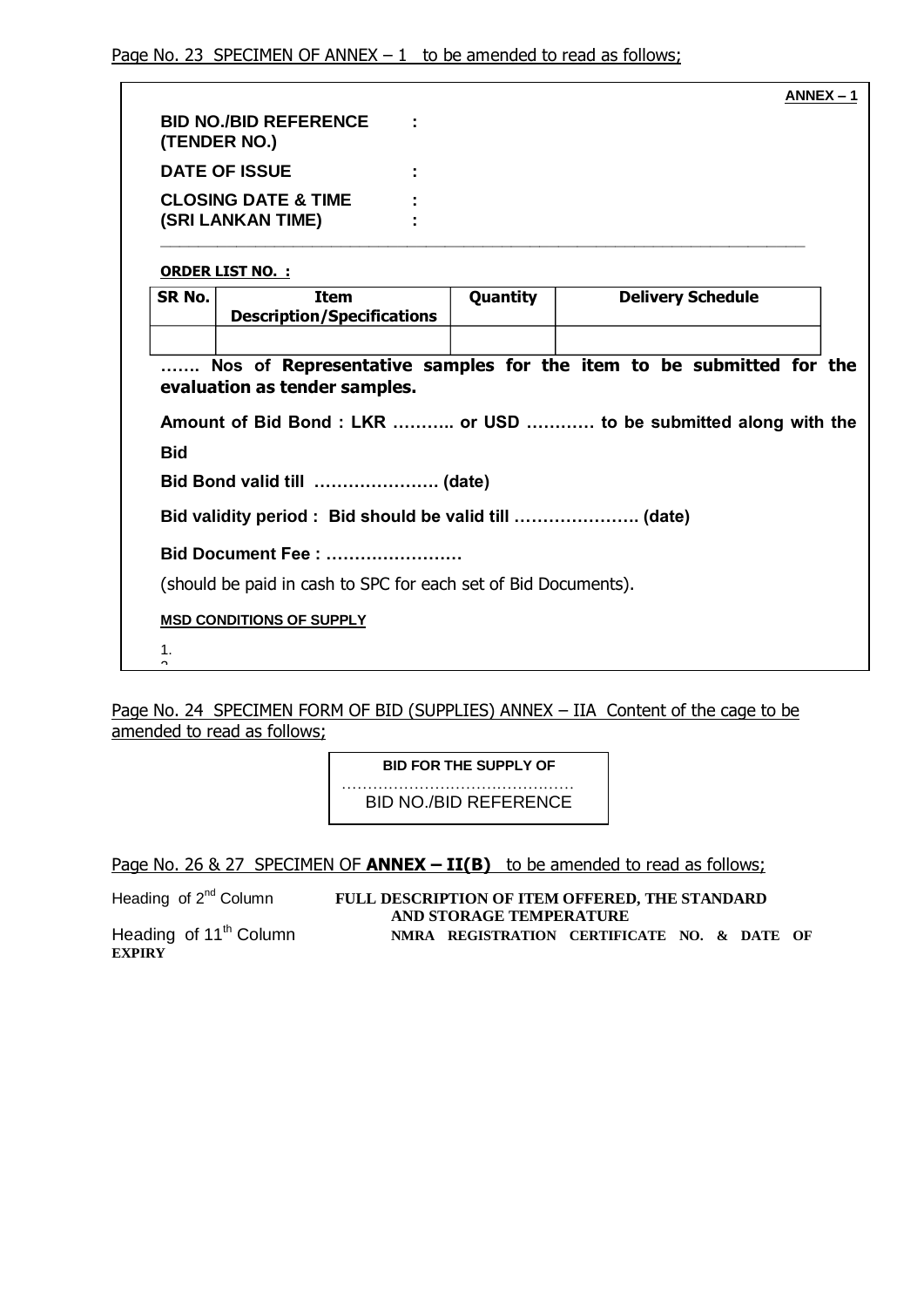#### **Amendment to Bidding Document under "Conditions of Contract"**

**Page No. 39, Condition No. 8 TERMS OF DELIVERY** to be amended to read as,

#### 08 **TERMS OF DELIVERY**

- 8.1 All shipment should be made exclusively on vessels belonging to the Ceylon Shipping Corporation Ltd or those chartered by CSCL. Shipments on other vessels will be permitted in instances where vessel of the Ceylon Shipping Corporation Ltd do not call at the Port of shipment or if they are not available for time by shipment of cargo, in which event the supplier should attach a waiver certificate issued by Ceylon Shipping Corporation on their Authorized Agent in the supplier's country.
- 8.2 SPC may nominate Independent Competent Authorities for issue of shipment Inspection Certificate (Certificate of Quality, Quantity and Loading) cost of such certificate should be borne by the supplier.
- 8.3 All items should be shipped to the destination and strictly conform to the delivery dates as per schedule I hereto marked ……………………………..
- 8.4 Delivery of all goods should be within the period of validity of the Letter of Credit, Except in exceptional circumstances no extensions will be granted. Cost of such extension in any would be borne by the supplier.
- 8.5 If the supplier fails to make deliveries within the time specified by the SPC (without prejudice to the other rights of SPC resulting from breach of the contract conditions) May be written notice to the supplier terminate the right of the supplier to proceed with any or all of the remaining part of the contract as provided for in clause 9.1 hereof in addition the SPC reserves the right to purchase from other sources any or all undelivered items and to recover excess costs from the supplier.
- 8.6 Defaulted consignments with respect to delivery schedule shall only be considered for acceptance, subject to a penalty imposed for the delay due to suppliers fault, allowing a grace period up to two weeks. Consignments delivered after the grace period shall be considered for acceptance subject to a surcharge to the supplier as stated below ;
	- (a). A surcharge of 0.5% per day of the consignment value, calculated commencing from the 15th day up to 60th day delay from the due delivery date, as per the indent/PO or its' latest amended delivery schedules.
	- (b). When the delay exceeds 60days purchase order will be considered as automatically cancelled, on defaulted performance. In such a situation, MSD reserve the right to recover liquidated damages or to revoke the cancellation (eg. if payments have been released prior to such a cancellation), and accept the consignment subject to a 25% admin surcharge.
- 8.7 In case of local suppliers, requests may be made for supply of goods in more installments than indicated in Annex 1.

**Page No. 39 Condition No. 9.2 (Payment**) - To be amended to read as follows ; **All payments will be on confirmed irrevocable letter of credit payable at sight/credit.**